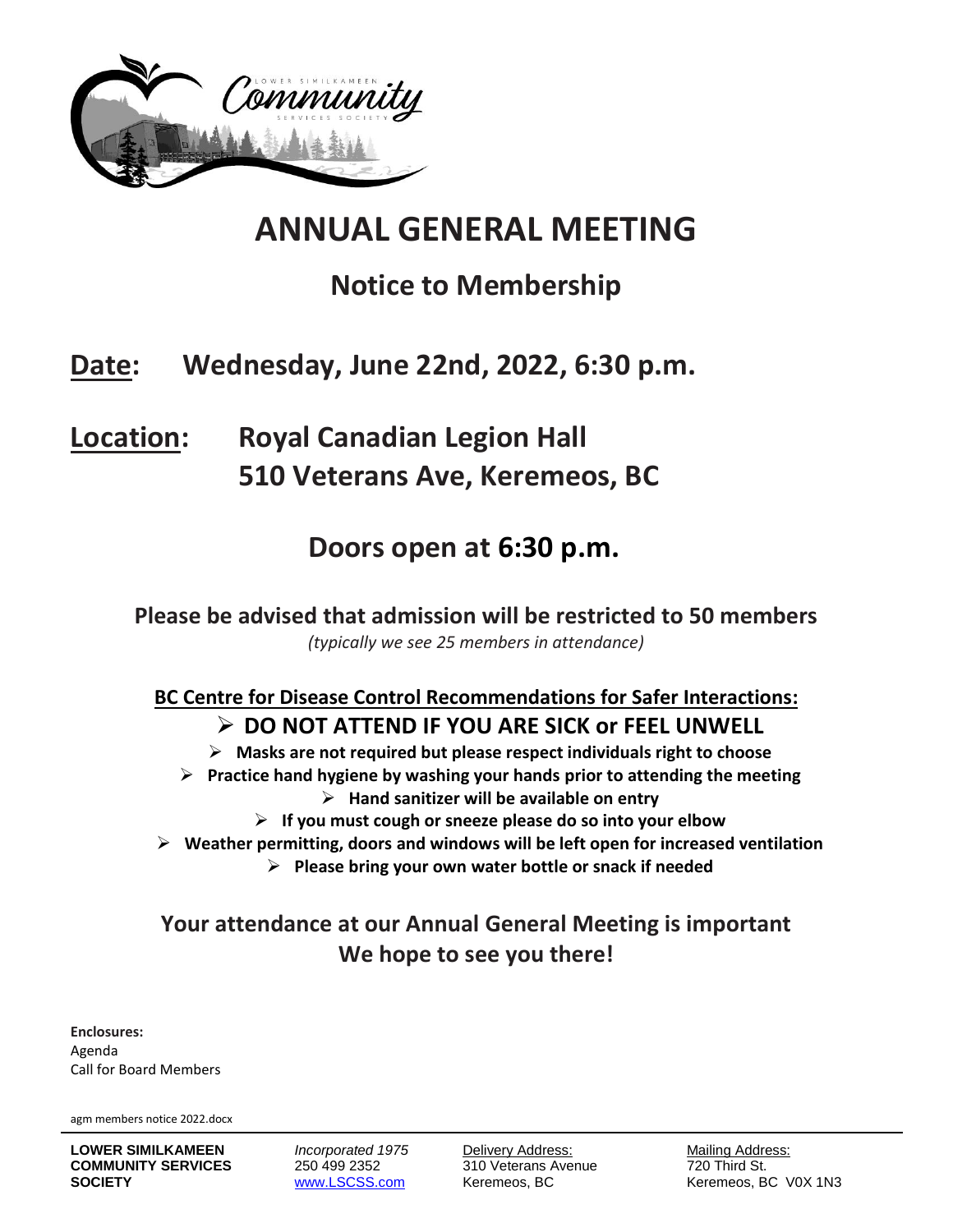

#### **LOWER SIMILKAMEEN COMMUNITY SERVICES SOCIETY ANNUAL GENERAL MEETING**

#### **Wednesday, June 22, 2022, 6:30 p.m. Royal Canadian Legion Branch 192 Hall 520 Veterans Ave, Keremeos**

- 1. Chair's Welcome, Introduction of Board and Call to Order
- 2. Adoption of Agenda
- 3. Minutes
- 4. Minutes of the Annual General Meeting held June 23, 2021
- 5. Business Arising from Minutes
- 6. Financial Statements
	- a. Omland Heal Presentation of Audited Financial Statements for the fiscal year April 1, 2021 through March 31, 2022; Chris Newton, CPA, CA.

#### 7. Annual Report

- a. Chair, Brian Mennell
- b. Treasurer, Sharyn Pollitt
- c. Executive Director, Sarah Martin
- d. Directors, verbal reports
- 8. Strategic Plan
- 9. Membership
- 10. Nominating Committee Report (John Sladen, Phyllis Nelson, Ruby Cavanaile)
- 11. Election of Directors
- 12. Question Period
- 13. Other Business
- 14. Conclusion

agm members notice 2022.docx